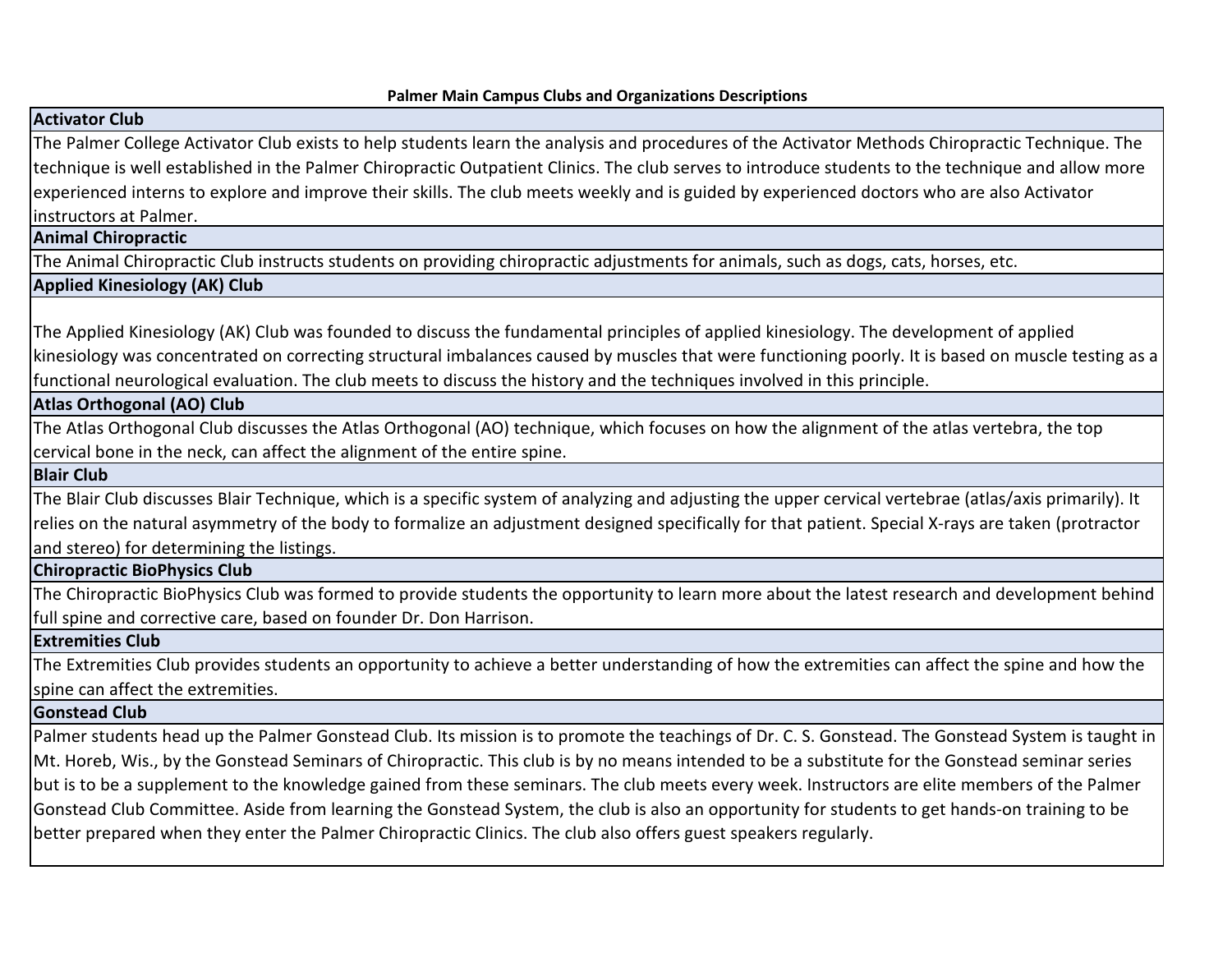#### **Knee Chest Upper Cervical Club**

The purpose of the club is to provide students with a better understanding of Knee Chest, and provide information on X-rays, thermography and neurology of Upper Cervical.

#### **McKenzie Method**

To help students understand the McKenzie Method and practice the teachings from seminars.

#### **Motion Palpation Club**

The Motion Palpation Club is associated with the Motion Palpation Institute of Research, which is continually researching its palpation and adjusting techniques to achieve maximum biomechanical efficiency. The primary goal of Motion Palpation Club is to help all students become proficient in the art of motion palpation, while developing an understanding of clinical biomechanics and neurology.

#### **NUCCA Club**

The Palmer NUCCA Club is affiliated with the primary NUCCA organization, which was founded in 1966 by Dr. Ralph R. Gregory. The NUCCA system of chiropractic practice is a natural health system that requires precise measurement of the displacements of the atlas vertebrae that are involved in the subluxation complex, including their relationships as found through X-ray films.

#### **Pediatric & Prenatal Club**

This club was formed to familiarize students with the philosophy and science of pediatric chiropractic care, while detailing what conditions may improve under chiropractic care and how to recognize those children who may benefit from such care.

## **Sacro Occipital (SOT) Club**

SOT Club focuses on understanding the basics of SOT Methods in order to help students better utilize this systematic approach to diagnosis and corrective care of neurological, structural, and CSF flow mechanisms in a functional perspective.

# **Torque Release**

The purpose of the TRT club is to help train students in the Torque Release procedures and diagnostic indicators, so that along with TRT seminars, they can be proficient in TRT.

## **Upper Cervical Club**

The purpose of the club is to expose students to Upper Cervical chiropractic and to invite distinguished speakers with diplomates and experience.

#### **Men's Baseball**

The Palmer Baseball team is a member of the Iowa Amateur Baseball Association and plays in the local semi-pro wood bat league.

#### **Men's Golf**

The golf team plays collegiate tournaments around the Midwest.

#### **Men's Hockey**

The Palmer Hockey team plays in a local men's league.

#### **Men's Soccer**

The soccer club plays in both indoor and outdoor adult leagues locally.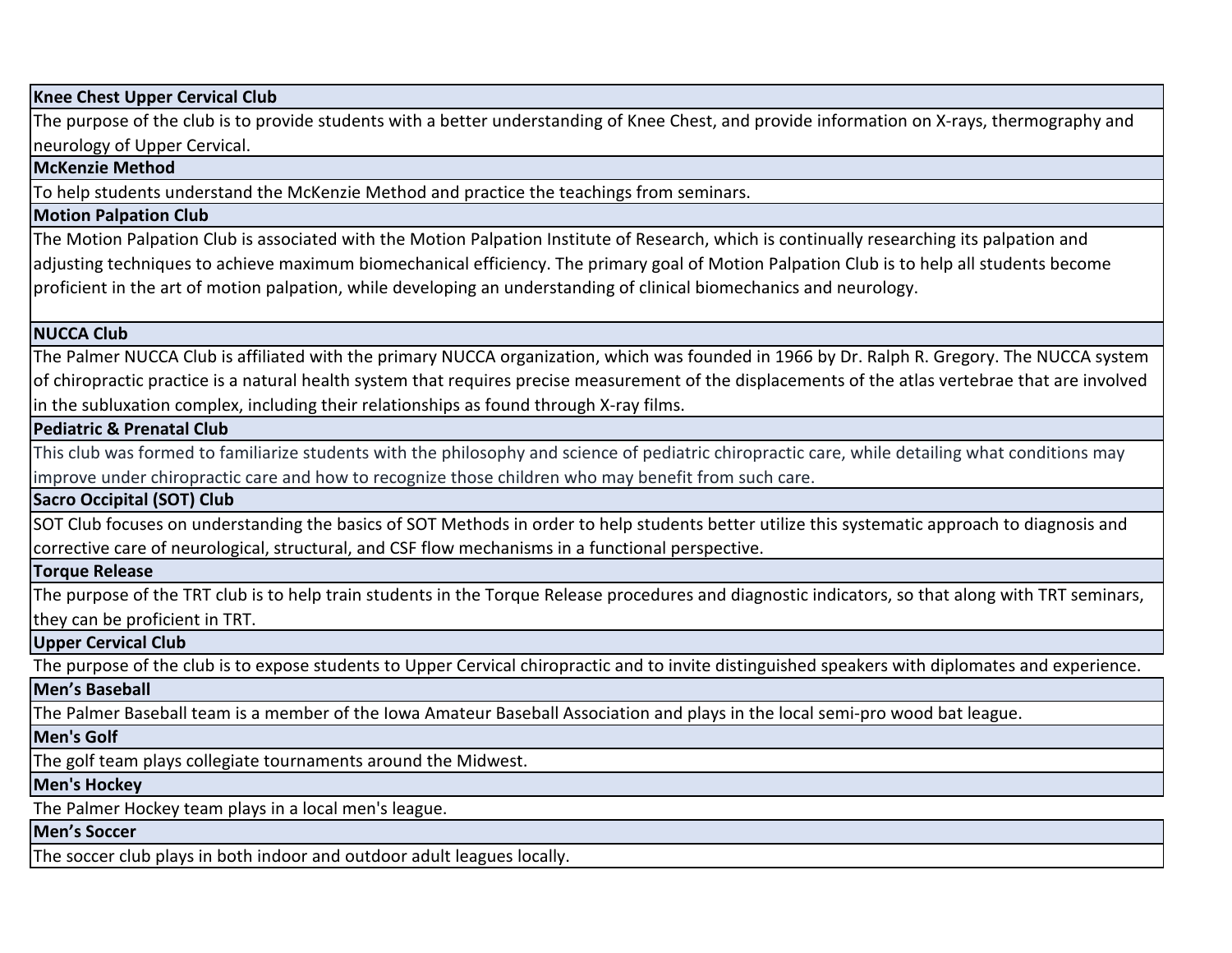**Men's Softball**

The men's softball teams participate in local softball tournaments

# **Men's Rugby**

Established in 1960, the Palmer College of Chiropractic Rugby Football Club (PCCRFC) plays Division I and are members of USA rugby. The men's rugby team plays games around the Midwest competing in both spring and fall seasons. For more information, go to

http://www.palmerrugby.com/

**Volleyball**

The volleyball club meets regularly to play in the gym as well as in local leagues and tournaments.

**Women's Rugby**

Members of USA rugby, the women's rugby team play Division II games in both the fall and spring season around the Midwest. For more information, go to http://www.palmerrugby.com/

**Women's Soccer**

The soccer club plays in both indoor and outdoor adult leagues locally.

**Delta Delta Pi**

Delta Delta Pi is a professional co-ed chiropractic fraternity founded in 1968 that encourages its members to explore any chiropractic techniques that interest them. It has many benefits for its members at its house, including a game room with a pool table, a newly refurbished bar room, computers, a copier and other office equipment. The pledge period is two weeks long two times per trimester, with a goal of ultimately helping students perform better on state and practical board examinations. Pledging at the fraternity works around test schedules.

# **Mabel's Legacy**

Mabel's Legacy was formed to honor and celebrate the history and traditions of Dr. Mabel Palmer, the first lady of chiropractic. As student members of the Chiropractic profession, we are dedicated to furthering the development of leadership and professionalism through engagement in and service to Palmer College of Chiropractic, the chiropractic profession, and the Quad Cities community. We adhere to the principles and philosophy of chiropractic and, through education, plant the seeds for students to follow in our founders' footsteps to grow and develop as future leaders in chiropractic, serve our profession and the patients we will serve.

**Sports Chiropractic Club**

Sports Council provides seminars, teaches spinal and extremity evaluation and participates in on-field activities. Providing information on the latest research and technology in the field of sports chiropractic, the organization is committed to preparing its members to serve the athlete in strength training, peak performance, rehabilitation and nutrition. The Council's faculty adviser is Dr. Dave Juehring, who also serves as a remote coach for the U.S. National Bobsled team.

**Student American Black Chiropractic Association (SABCA)**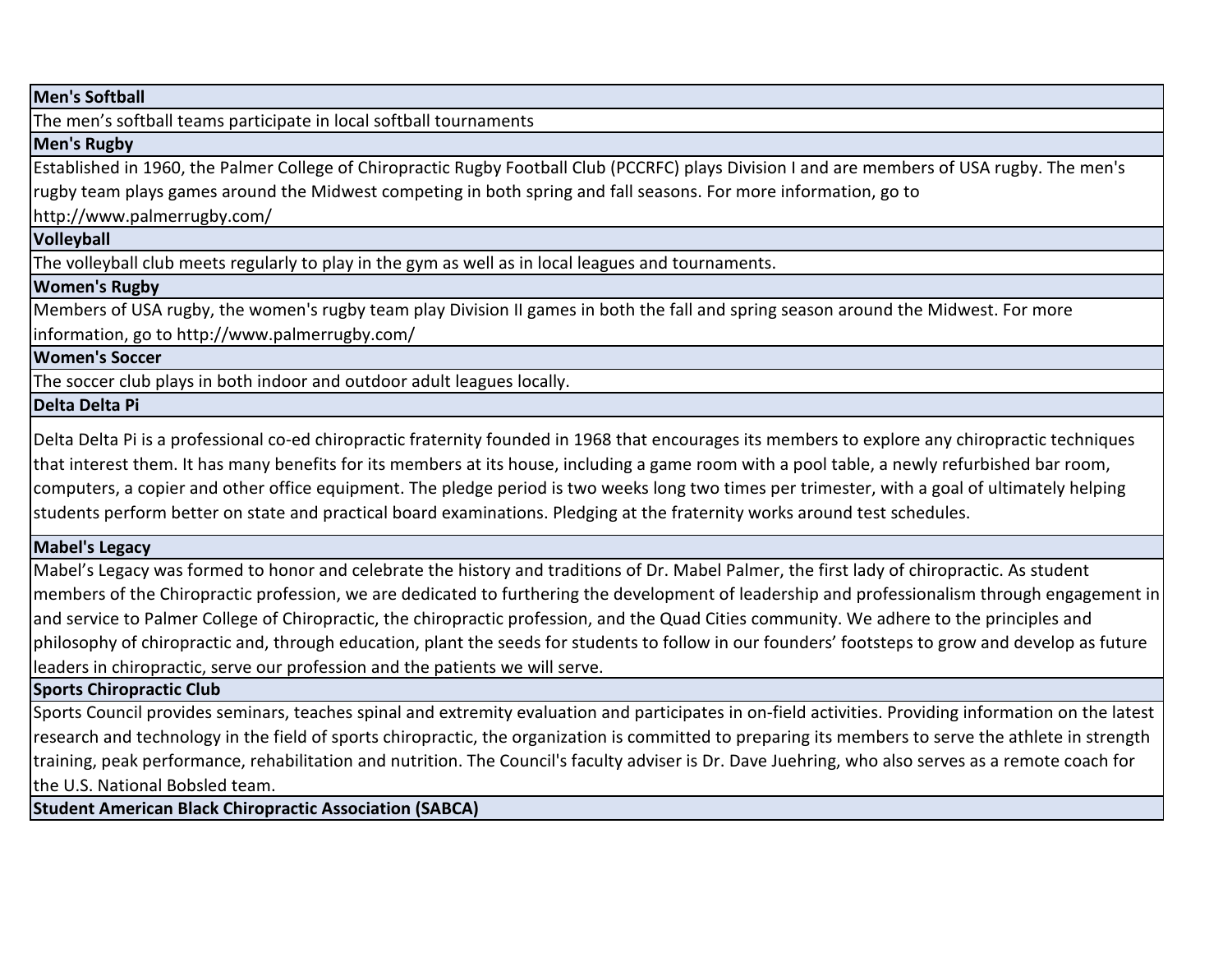Student American Black Chiropractic Association (SABCA), formerly known as the Harvey Lillard Society, was established in memory of the first chiropractic patient. Its purpose is to aid in the recruitment of African Americans and other minorities into the chiropractic profession and promote the expansion of chiropractic as a healthcare system. Current projects include activities during Black History Month, articles in the Beacon and volunteer opportunities with local churches and community groups.

# **Student American Chiropractic Association (SACA)**

This mission of the Student American Chiropractic Association is to enhance the chiropractic profession by expanding the active membership and student involvement in the American Chiropractic Association and the chiropractic profession as a whole. This task is accomplished by promoting student awareness regarding the climate of the profession that awaits them. In addition, students are provided with opportunities to implement the tools and proven practice methods in an effort to improve the profession and cultivate effective leaders to advance chiropractic into the future. If you are interested in finding out more information about SACA visit https://sites.google.com/site/pccsaca/ or visit the ACA's website www.acatoday.com

**Student Christian Chiropractors Assn (CCA)**

The student chapter of the Christian Chiropractors Association helps student members maintain and nourish their spiritual and Biblical priorities. This is considered paramount in view of the pressures of the academic disciplines, which may exhaust their spiritual, physical and emotional resources.

**Student International Chiropractors Association (SICA)**

The International Chiropractors Association (ICA) was established in 1926 by B.J. Palmer and today represents more than 9,000 practitioners, educators, students and lay persons in the United States and worldwide. On campus, SICA helps promote the parent organization through first trimester welcome parties, membership drives, guest speakers and "technique speak," a forum for chiropractic technique clubs to educate students.

**Palmer Cycling Club**

The Cycling Club was created to encourage group bicycling and cycling events in the QC area.

**Kairos Training Club**

Develop proper biomechanics for sustained performance, and drills to improve precision, speed, and palpation skills.

**Canadian Club**

The purpose of the club is to build a community of help and support for Canadian students.

**Korean Student Assn.**

The purpose of the club is to build a community of help and support for Korean students.

**Forward Thinking Chiropractic Club (FTCC)**

The Forward Thinking Chiropractic Club is dedicated to providing the most pertinent scientific literature available to the current body of students, so that they may become better critical thinkers and evidence-based practitioners. Historical and current chiropractic/rehabilitation methods will be viewed through the lens of modern science in order to deduce which ideas are supported by our most current evidence and which ideas are not.